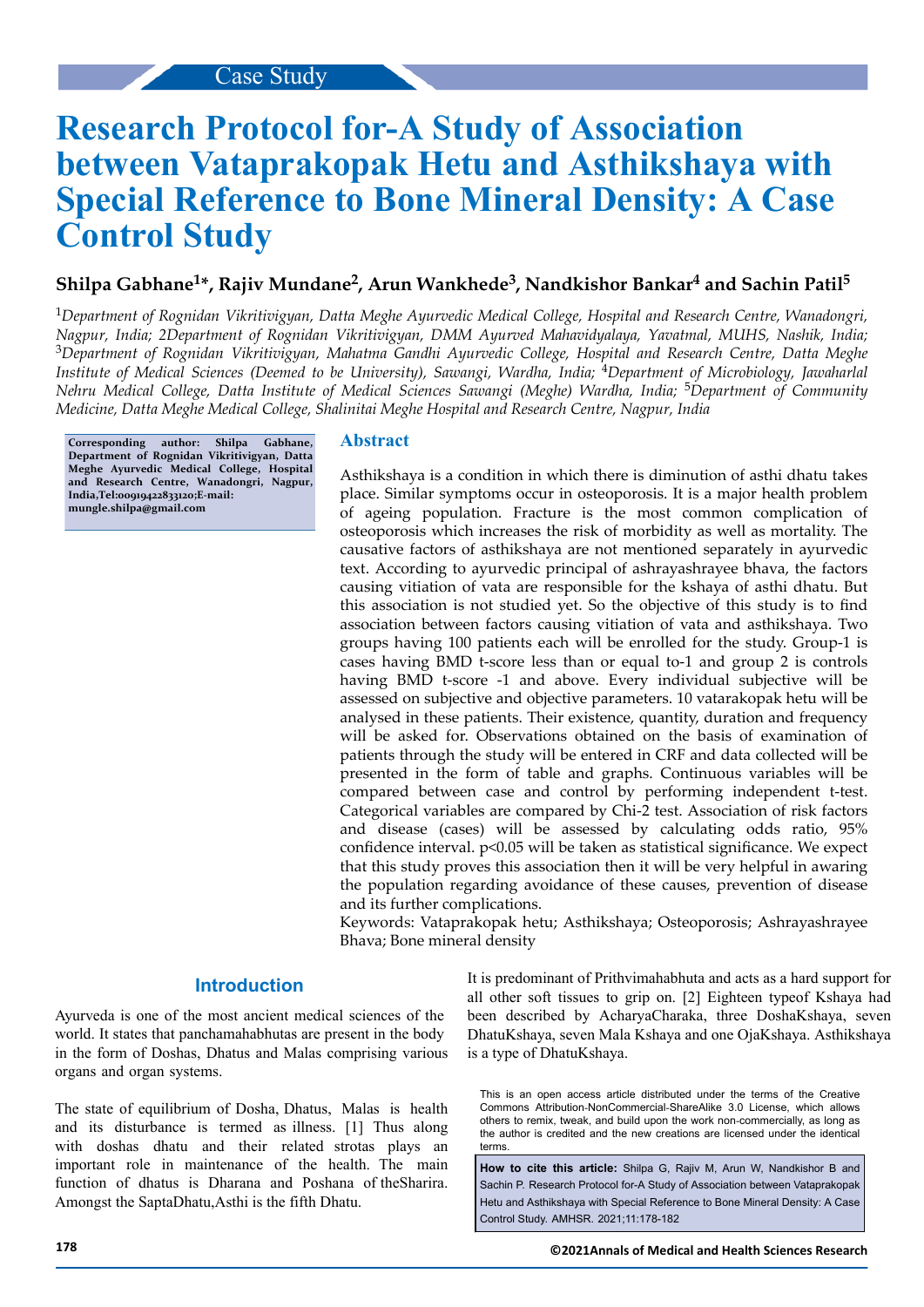Shilpa G, Rajiv M, Arun W, Nandkishor B and Sachin P.:Research Protocol for-A Study of Association between Vataprakopak Hetu and Asthikshaya with Special Reference to Bone Mineral Density: A Case Control Study

[3] Asthikshayais a condition in which there is Kshaya(diminution of Asthi Dhatu(bone tissue. There is qualitative and quantitative decrease of Prithvimahabhuta at the level of Asthi. The ability to hold up the body is decreased leading to weakness in the bones due toloss of its Sthira, Sandra, Sthula and Sanghata properties. The etiological factors of Asthikshaya are not mentioned separately in the text. Asthi Dhatuis the main site of Vata Dosha. According to the principal of Ashrayashrayee Bhava, Prakupita Vata leads to Kshaya of Asthi Dhatuas Vata and Asthiare inversely proportional to each other. [4] So the factors responsible for vitiation of Vata cause Asthikshaya. Asthivahasrotodushti in the firm of Kshaya occurs in Asthikshaya. In Srotodushtihetu of Asthivahasrotas 'Vatalanam cha Sevanat' is mentioned. [5] Consumption of Vataprakopakahara-vihara is one of chief cause of Asthivahasrotodushti. Vataprakopakahara-vihara are the Hetu which are having properties similar to Vata and excessive exposure to these acts causeVataDusti in the form of Prakopa and lead to diseases of Vata. These factors are excessive exercise, intake of dry vegetables, irregular dietary habits which includes excessive fasting, dieting and limited foods, excess of food also, excess of worry, grief, fear, hunger, waking at nights, letting out excess of blood, Dosha, DhatuMala and time factor (Adanakala and Vridhavastha. For better understanding these factors leading to Vataprakopa can be classified asAharaj (Dietary, Viharaj(Lifestyle, Manasika (Mental and anya. [6,7] There are two main reasonsby which vitiation of Vata takes place - Dhatukshaya and Margavarodha. [8] Due to consumption of RukshadiAahara, all the DhatusRasa, Rakta, Mamsa etc. subsequentlyundergoKshaya causing Dhatukshaya. This Dhatukshaya results into the vitiation of Vata. Another type of Samprapti occurs due to SantarpanotthaHetusevana such as Adhyashana, diwaswapwhich cause Margavrodha. Here Kapha is found as AnubandhiDoshatogether withVata. The symptoms of Asthikshaya are similar to Osteoporosis, in which there is a decrease in bone mass leading to increased bone fragility and susceptibility to fractures. It is a major health problem of ageing population.

In Osteoporosis, most of times there is a long dormant period before clinical symptoms develop. Most prevalent complications seen are fractures of vertebral bodies, ribs, proximal femur, humerus, distal radius with minimal trauma. [9] Nearly 75% of hip, spine and distal forearm fractures among 65 years old or over. Worldwide, 1 in 3 women over age 50 will experience osteoporotic fractures, as will 1 in 5 men aged over 50. By 2050, the global osteoporosis sufferers will reach 6 million including both males and females, 3/4 of who will reside in developing countries. [10] Bone Mineral Density is useful for the diagnosis of Osteoporosis. It measures the amount of minerals (such as calcium) per square centimeter of bones. Bone Mineral Density (BMD) test is an important predictor of having a fracture in the future. [11] Ayurveda highlights more on prevention of disease rather than its treatment.

Nidanparivarianam is one of the important aspects in treating disease; hence etiopathogenesis study of disease is important in all aspects. [12] Many studies carried out on Asthikshaya, but this type of study to find association between Asthikshaya and its causes is not yet carried out. Here, an effort is made to find out associationof VataprakopakHetu as etiological factors in Asthikshaya with special reference to bone mineral density.

## **Materials**

Infectious diseases occurred commonly in prior era, which are now irradiated by invention of modern medicines. In today's era, metabolic diseases are occurring commonly which are not completely curable. Osteoporosisis a major global health problem. Like many other diseases such as cardiovascular diseases, arthritis it has no early symptoms and is diagnosed after a fracture occurred due to a simple trauma. Osteoporotic fracture can turn out to be life threatening; 1 in 5 persons die during the first year after a hip fracture, whereas nearly one third need nursing home placement after hospital discharge, and fewer than one third recover their pre fracture level of physical function.

[13,14] Advanced age, sex hormone deficiency, a diet having low calcium, magnesium and vitamin-D, smoking, alcoholism, prolonged corticosteroid therapy, low Body Mass Index (BMI)are some of the causes of Osteoporosis. [15] Perhaps it has been seeing that people taking nutritious, rich calcium diet are also suffering from the disease. So there is a need to find out the causes of this disease according to Ayurveda. The present study will be helpful to rule out the factors responsible for Asthikshaya and also to aware the population about the causative factors for prevention of disease.

## **Research question**

A. Is there any association between Vataprakopak Hetu as and Asthikshayawith special reference to bone mineral density?

## **Hypothesis**

**Null Hypothesis (H0):** There is no association between Vataprakopak Hetu and Asthikshaya with range of bone mineral density.

**Alternative Hypothesis (H1):** There is association between Vataprakopak Hetu and Asthikshaya with range of bone mineral density.

## **Objectives**

To find association between Vataprakopak Hetu and Asthikshaya

To study Vataprakopak Hetu in patients of Asthikshaya.

To aware the population about the prevention of disease and further complications of Asthikshaya.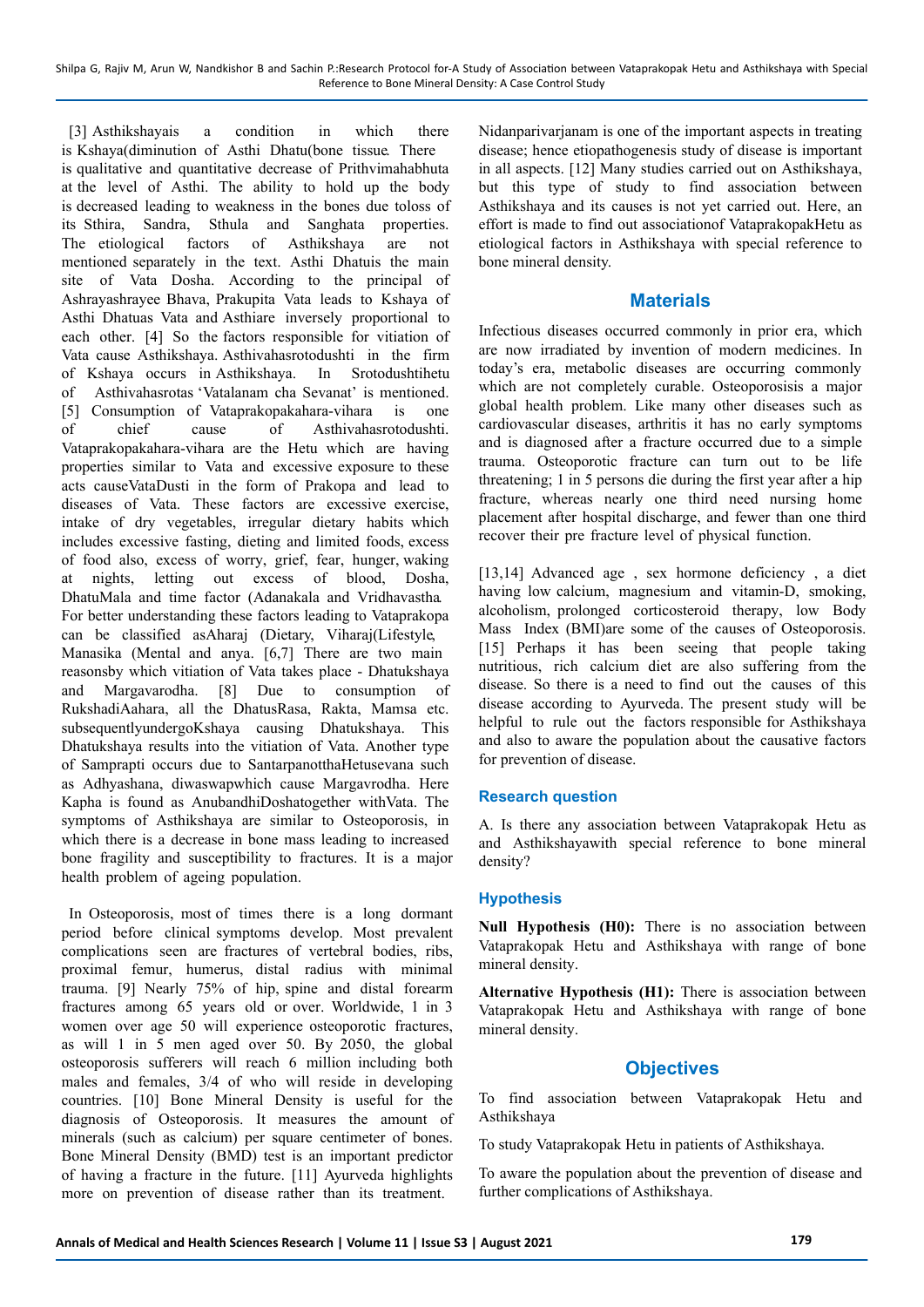# **Methods**

## **Study design**

The study is case control study in which cases will be subjects having BMD T-score less than or equal to -1 and controls will be subjects having BMD T-score -1 and above.

Age and sex match control will be taken.

Bone mineral density (WHO criteria for osteoporosis) [16]

T-score

| Normal                  |     | -1 and Above                 |
|-------------------------|-----|------------------------------|
| Osteopenia              | $=$ | Between $-1$ to $-2.5$       |
| Osteoporosis            | $=$ | less than or equal to -2.5   |
| Severe osteoporosis $=$ |     | less than -2.5 with fracture |

## **Setting (location of study)**

The study will be conducted at DMM Ayurved Mahavidyalaya, Yavatmal and DMAMCH and RC, Nagpur.

Participants: Total of 200 patients will be enrolled for the study (100 cases and 100 controls).

Case: Subjects having BMD T-score less than or equal to-1(Patients having Osteopenia and severe osteoporosis will be considered as cases)

Control: Subjects having BMD T-score-1 and above

Age and Sex match control in 1:1 ratio will be taken i.e. one control per case will be studied.

Duration of Study: 3 Years

# **Inclusion Criteria and Exclusion Criteria**

#### **Inclusion criteria**

Patient between the age group 40 years-60 years irrespective of age and sex.

Willing to give written well inform consent.

## **Exclusion criteria**

Patients suffering from traumatic fractures and pathological osteoporosis.

Patients who are consuming any drug which is known to affect bone metabolism i.e. vitamin d, calcitonin, corticosteroid for 3 month, heparin, warfarin, cyclosporine, sodium fluoride, Bisphosphonates, estrogen, anticancer, antiepileptic drugs.

Patients having H/o IDDM, hyperparathyroidism, thyrotoxicosis, malabsorption syndrome, paget's disease, endocrinal disorder, congenital anomalies, bedridden patients and patients having other serious systemic disease.

#### **Sample size and sample size calculation**

Sample size is determined on the basis of proportion of osteoporosis are on following assumptions.

#### **Assumption**

Expected incidence of osteoporosis =24%

Absolute precision(%) =  $10$ 

Desired confidence level(1- $\alpha$ ) % =95

Required sample size =70 in each group

During study, a sample size of 100 in each group will be taken.

Software used for sample size calculation is n Master Version 2.0

$$
n = \frac{Z_{1-\alpha/2}^2 * p * (1-p)}{d^2}
$$

Where

p =Incidence of osteoporosis

d =Absolute precision

 $\alpha = 5\%$ 

Z<sub>1</sub>- $α/2$ =1.96 [17]

#### **Grouping of sample**

Group 1: Subjects who have BMD t-score <-1

Group 2: Subjects who have BMD t-score -1 and above

#### **Diagnostic criteria**

Bone mineral density

Sign and symptoms of Asthikshaya[18-23]

Asthishool(pain)

Sandhishool

BalaKshaya/Dourbalya

MamsaKshaya

Keshpatana

Sparshasahyata(tenderness)

AtimandaChesta

SandhiShaithilya

Dantashoola/Dantapatana (Dental deformity/fall)

Nakhbheda/Nakhapatana/Nakharukshata(Nail deformity)

Lomapatana

Shmashrupatana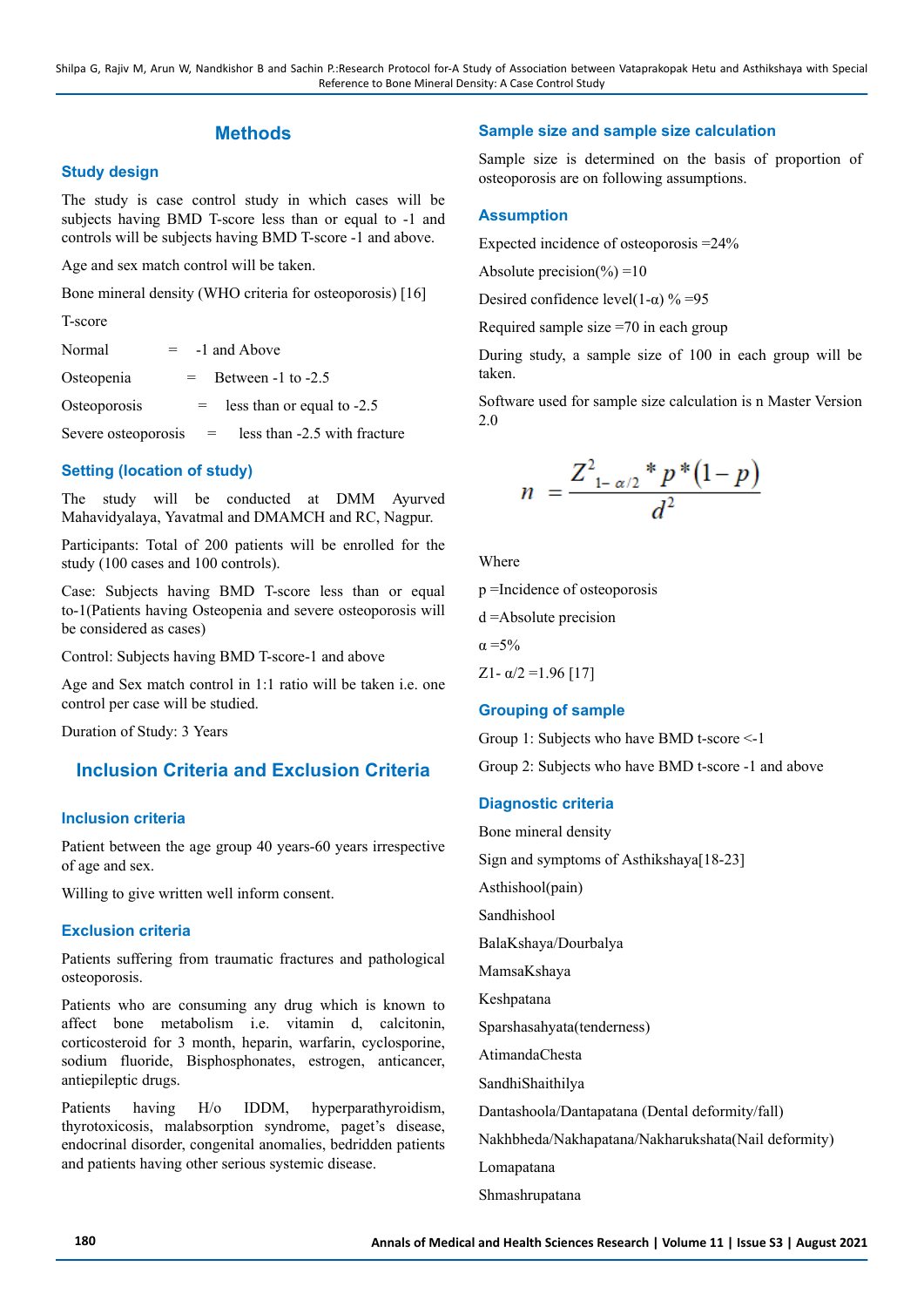Shilpa G, Rajiv M, Arun W, Nandkishor B and Sachin P.:Research Protocol for-A Study of Association between Vataprakopak Hetu and Asthikshaya with Special Reference to Bone Mineral Density: A Case Control Study

Rukshata

Asthibadaha-Mamasaabhilasha

Atimanda-chesta

Angabhanga

Medakshaya

Kamp

Vaman

Shosha

Kathorata

Shoph

# **Criteria of Assessment**

Patient fulfilling the diagnostic criteria will be selected for the study. Every individual subjective will be assessed on following parameters

#### **Subjective parameters**

Ten Vatarakopak Hetu will be analyzed to find the association. It includes Aharaj, Viharaj and ManasikHetu. The existence of these Hetu will be asked to both the groups. If any of them is found in patient then its quantity, duration and frequency will be asked.

#### **Objective parameters**

CBC-Hb%,TLC,DLC,ESR

Serum calcium

Urine-routine microscopic

Bone mineral density

# **Methods of Data Collection**

The data will be collected both qualitatively and quantitatively. Qualitative data will be acquired with the help CRF and questionnaire. Quantitative data will be collected in the form of biochemical parameters and values of the bone mineral density.

CRF-Proforma for collecting demographic variables.

**Ouestionnaires** 

Investigations

CBC-Hb%, TLC, DLC, ESR,

Serum calcium,

Urine-Routine and Microscopic

BMD by Bone Densitometer

#### **Data management and analysis procedure**

Data collected will be entered into microsoft excel spread sheet. Categorised data will be expressed in frequency and percentages. Continuous variables will be presented as mean  $\pm$  SD.

## **Plan for statistical analysis**

Continuous variables will be compared between case and control by performing Independent t-test. Categorical variables are compared by Chi-2 test. Association of risk factors and disease (cases) will be assessed by calculating Odds Ratio, 95% confidence interval. p<0.05 will be taken as statistical significance.

statistical software STATA version 14.0 will be used for statistical analysis.

# **Observations and Results**

Observations obtained on the basis of examination of patients through the study will be entered in CRF and data collected will be presented in the form of table and graphs.

# **Discussion**

Asthikshaya is one of the major metabolic bone disorders. Ayurveda emphasizes more on prevention of disease rather than its treatment. Nidanparivarjanam is one of the important factors in treating disease; hence etiopathogenesis study of disease is significant in all aspects. The causes of Asthikshayaare not mentioned separately in Ayurvedic texts. As per Ayurvedic principle of Ashrayashrayee Bhava, the factors causing vitiation of Vata will cause decrease in Asthi Dhatu. Samanya Nidana (general etiological factors) leading to the Kshaya of 18 types includes mostly the Vataprakopak Nidana. Many studies carried out on Asthikshaya, but this type of study to find association between Asthikshaya and its causes is not yet carried out. A number of related studies have been reported. [24-27] Related studies have evidences available in GBD studies. The observation from the study will be subjected to the statistical analysis if this study will prove this association then it will be very helpful to aware the population regarding avoidance of causes, prevention of disease and thereby further complications of Asthikshaya.

## **Conclusion**

On the basis of statistical analysis conclusion will be drown. If the study proves successful further studies may be done on other diseases whose causes are not explained in text.

#### **References**

- 1. Pandey K, Chaturvedi GCS, Acharya C. Dhrudhabala, vidyotinitika, chaukhambha bharati academy. Sutrasthan. 2003;1:192.
- 2. Gupta KA, Hrudaya A. Vagbhata, vidyotinitika, chaukamba sanskrit sansthan. Sutrasthana. 2000;4:86.
- 3. Pandey K, Chaturvedi GCS, Acharya C. Dhrudhabala, vidyotinitika chaukhambha bharati academy. Sutrasthan. 2003;1:347.
- 4. Gupta KA. Asthanga hrudaya, vagbhata, vidyotinitika, chaukamba sanskrit sansthan. Sutrasthana. 2000;28:88.